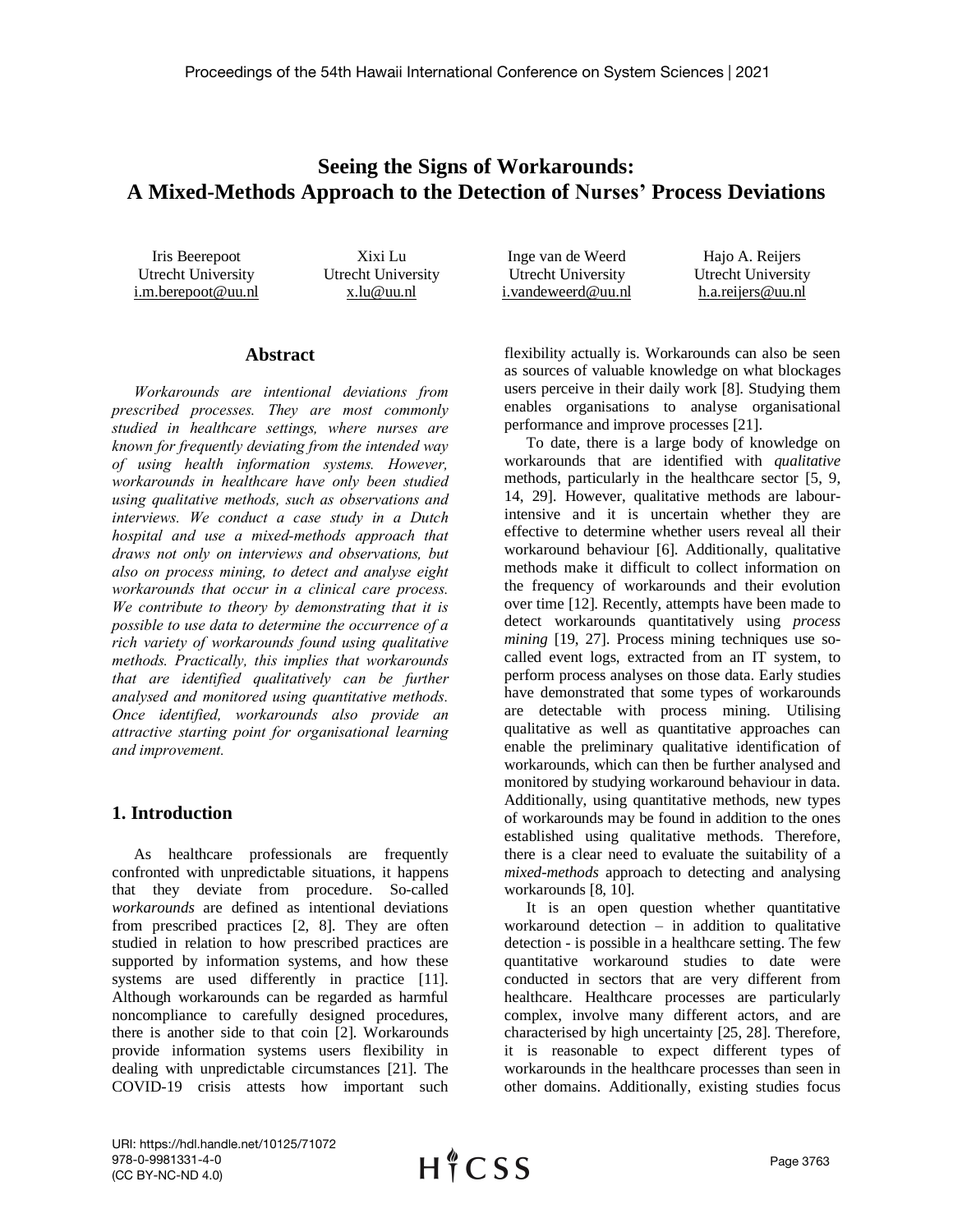predominantly on *control-flow workarounds*, i.e. situations where users deviate from the prescribed order of activities. This is arguably a rather narrow perspective, since many other perspectives on work processes exist.

With this study, we aim to enable the detection of workarounds specifically in healthcare processes. Furthermore, we purposefully take a broad perspective on processes by looking beyond the control-flow perspective, e.g., by also considering timing aspects. We carried out six case studies, collecting data from a number of healthcare professionals and analysing large sets of operational event data. For this analysis we use process mining techniques next to observations and interviews, which is a novel approach. Our main contribution is that we demonstrate a mixed-methods approach to the detection of a set of very diverse workarounds. We illustrate how certain characteristics in the data signal the existence of workarounds, which can then be quantitatively processed. In addition, we suggest how healthcare organisations can keep such workarounds under control and use these as a starting point for quality improvement. This specifically answers the call formulated in [21].

The paper is structured as follows. We start by synthesising the existing body of knowledge on workarounds and their detection using qualitative and quantitative methods in Section 2. Subsequently, in Sections 3 and 4, we describe our research approach and present the results of our case study, respectively. We discuss the implications of the results to theory and practice in Section 5 before concluding this paper with Section 6.

# **2. Theoretical Background**

# **2.1. Definition and Detection of Workarounds**

In the Information Systems discipline, there is an ongoing debate on how workarounds need to be defined. In most studies, they have four characteristics ascribed to them [10]. The first is that there is a certain *designed path*, the norm on how work should be done. The second is that users perceive some kind of *block* in the way the ideal path is meant to be followed. Users come up with a workaround that is aimed at achieving the same, overall *goal* as the normative path, which is the third characteristic. Fourth and last, the workaround is *intentional*, i.e. the deviation is not a mistake or an instance of fraud or sabotage.

Apart from a few exceptions, workarounds have only been identified using *qualitative* data collection methods, such as interviews, observations, and document analysis [10]. To the best of our knowledge, there are only four works that use *quantitative* methods to study workarounds. Two studies by Laumer et al. [15] and Van de Weerd et al. [26] are similar in that the interviews are paired with a survey to enrich the information collected on workarounds. A third study by Weinzierl et al. [27] draws on process mining and machine learning techniques to detect workarounds in open datasets with artificially added deviations to them. In a fourth study by Outmazgin and Soffer [19], a real-life dataset was used to detect workarounds in a purchasing and intake processes. The authors distinguished six generic workaround types, of which four were considered detectable. The studies by Weinzierl et al. and Outmazgin and Soffer demonstrate that process mining techniques have the potential to detect workarounds using quantitative techniques, i.e. by the analysis of data. However, they also show that not all workarounds are detectable using process mining, and that workaround information obtained qualitatively is necessary to get a complete picture of deviant behaviour.

The open question that concerns us in this work is how qualitative detection methods and process mining can be combined to detect and analyse workarounds in healthcare. This is of interest since healthcare is the domain that has been the focus of workarounds research, while it is also known for its complex processes involving many different actors. The question is relevant because the use of a mixedmethods approach to study workarounds in healthcare can enable a more complete identification of workarounds, and possibly provide new quantitative insights and theories [10].

# **2.2. Multi-Perspective Conformance Checking**

In order to explore the quantitative detection of workarounds in healthcare, we draw on the field of *compliance checking* (cf. Outmazgin and Soffer [19]). Workarounds can be viewed as a form of intentional incompliance. Specifically, taking into account the characteristics of workarounds as mentioned in the previous section, workarounds are instances of intentional noncompliance where the goal remains the same as when following the designed path.

In the context of process mining, compliance is commonly analysed using *conformance* checking techniques. Along with *discovery* and *enhancement*, *conformance* has always been one of the main types of process mining [1]. For all three types of process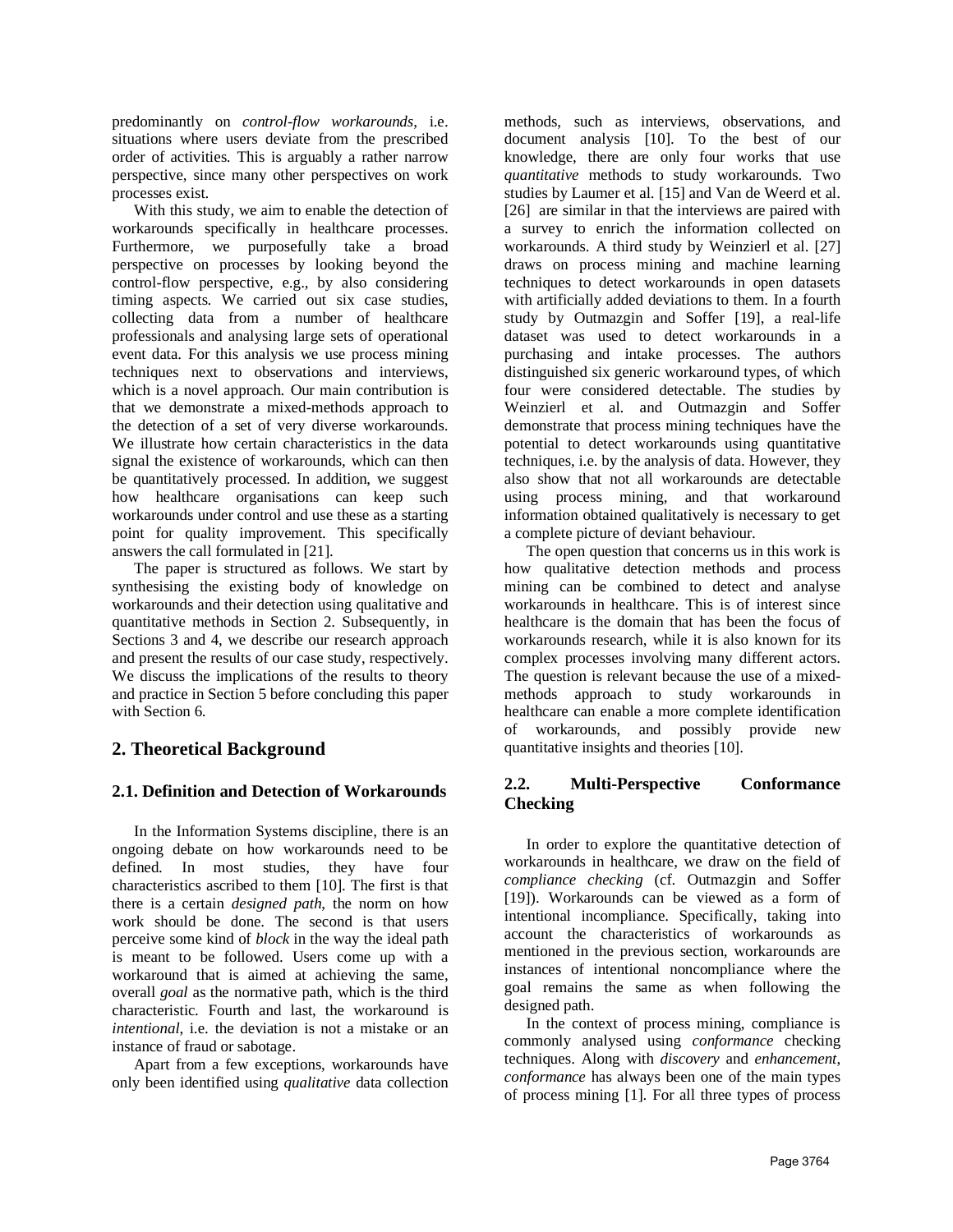mining, an event log is necessary. An event log consists of a number of events that usually contain at least the following information for each event: the *activity* that was executed (e.g. recording a patient's heart rate), the *case* it refers to (e.g. a specific patient or patient admission, also often referred to as *process instance*), and the *timestamp* (the date and time the event was executed). The event log can also contain information on the *resources* that execute the activities or include additional *data* attributes. When using process mining for conformance, an event log is checked against a set of rules or model that indicates how the process should run. One of the classic examples of this is checking whether the foureyes principle has been enforced. In the context of healthcare this could relate to two nurses checking medication to ensure that the right medication is given to the right patient.

Even though conformance is considered essential in order to improve processes, it has not received nearly as much attention as discovery [18]. Within conformance checking research, there is a strong emphasis on the *control-flow perspective* of a process, which refers to the order of activities in the process. Other perspectives such as the data, resource, and time perspective are often considered 'second-class citizens' [17]. The *data perspective* relates to the variables that are associated with cases and that may be modified during the execution of activities. In the context of conformance, taking a data perspective involves analysing the conditions behind the execution of paths within the process. Taking the process of recording a patient's heart rate, one focuses on the variables (the heart rate) that correspond to the activities (recording heart rate). The *resource perspective* refers to the actors who perform the activities. Conformance checking from a resource perspective may include comparing resource restrictions with the behaviour seen in the log. Last, the *time perspective* is relevant in terms of conformance when there are certain time constraints in place. Examples of time aspects that can be analysed from the log are processing time, i.e. the time it takes for an activity to finish, and waiting time, i.e. the time between two activities.

In this study, we respond to the call of exploring the use of qualitative as well as quantitative methods to detect workarounds. Specifically, we focus on the detection of workarounds in healthcare, which has currently most often been studied qualitatively. Process mining techniques have been used in several healthcare case studies before [22], but none of them have focused on the detection of workarounds specifically. We draw on conformance checking techniques, an area of process mining that is

relatively underexposed. Additionally, we take a broad perspective on processes, paying equal attention to the data, resource and time perspectives as on the control-flow perspective.

# **3. Research Method**

We conducted a multiple-case study, involving six Dutch healthcare organisations (**Table 1**). In cases A through E we used qualitative methods to detect 51 workarounds, using observations and interviews. In [3] we report on the detailed methods used in these cases. Below, we focus specifically on the research methods used in case study F, where we used quantitative techniques to detect the workarounds identified in cases A through E. All six case studies were executed in line with the ethical procedures of Utrecht University and the hospitals of study. The involved participants from the hospital have given consent to the researcher to gather data on the workarounds and report on them. As to ensure compliance with the General Data Protection Rights (GDPR) data regulations, no individual data of patients or employees were collected. All data extracted for process mining were anonymised before they were provided to the researcher, through end-toend encrypted servers.

| Case           | Organization       | <b>Department</b>      |  |
|----------------|--------------------|------------------------|--|
|                | type               |                        |  |
| А              | General hospital   | Orthopaedics<br>and    |  |
|                |                    | surgery                |  |
| В              | District hospital  | Urology and cardiology |  |
| $\overline{C}$ | District hospital  | Urology and pulmonary  |  |
| D              | Specialized centre | Rehabilitation         |  |
| E              | Specialized centre | Rehabilitation         |  |
| $\mathbf{F}$   | Top clinical       | Clinical wards         |  |

**Table 1. Overview of Case Organisations**

Case study F has taken place at a Dutch top clinical hospital, which admits around forty thousand patients a year. The hospital uses a Health Information System (HIS) that is supplied by one of two main vendors in the Netherlands. Supporting the project, a core team was composed that consisted of a policy officer, a nurse, an IT application manager, a business intelligence specialist, and the first author of this paper. From here on, we will refer to this team as the *hospital workarounds team*. We will refer to the authors of this paper as the *research team.*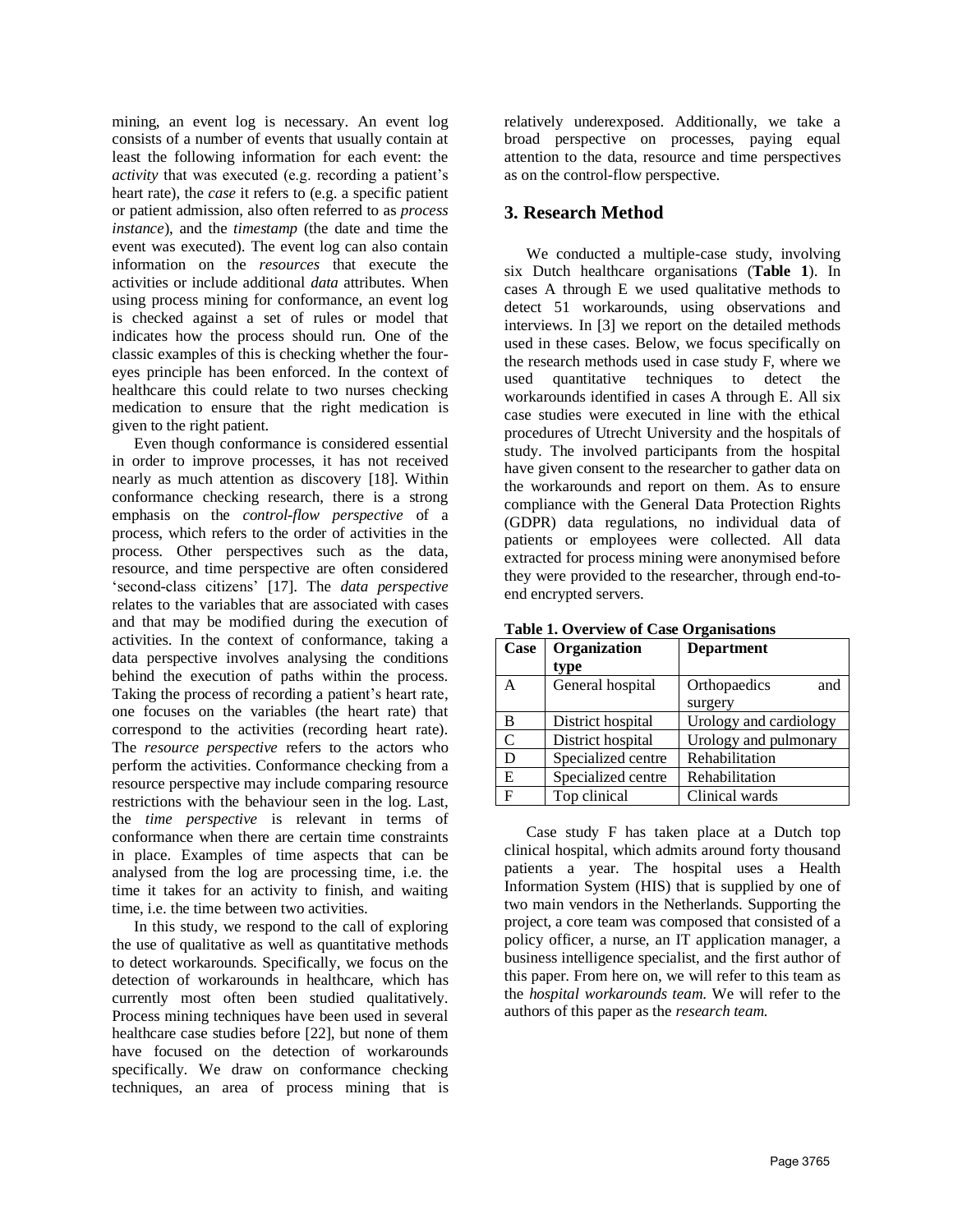#### **3.1. Data Collection**

In consultation with the hospital workarounds team, we - as research team - chose the clinical care departments as the focus of our study, in particular focusing on nurses. Nurses are especially known for their use of workarounds [9, 13, 29] and choosing the clinics as the area of focus allows for analysis of the interaction of nurses with other caregivers and professionals, besides patients. This interaction between different healthcare professionals has proven to be an active breeding ground for workarounds [3]. The main processes that involve nurses in clinics include treating, transferring, and discharging clinical patients. To bring further focus to our work, we made the decision to focus on the set of processes that fall under the main process of *treating a clinical patient*.

Even for the process of treating a clinical patient, a hospital of this size gathers a tremendous amount of process data. To get a good understanding of where workarounds might be found, we chose one document as the base for our analysis: the official hospital handbook that lists all formalised agreements on how caregivers are to work with the HIS. We used this handbook as the description of the intended, normative behaviour.

To determine which processes might contain workarounds, we drew on the list of 51 workarounds identified using observations and interviews with healthcare professionals during case studies A through E. For each workaround in the list, we determined whether it could potentially occur in hospital F as well, taking into account the scope and specifics of our study. We categorised each of the relevant workarounds into four process perspectives, according to the nature of the deviation. Last, the remaining workarounds were discussed with the hospital workarounds team. For the purpose of this study, the team chose two typical workarounds of each category that were feasible to explore using a data-driven approach. **Table 2** illustrates the processes and perspectives the workarounds belong to. For example, in the process of screening a patient for malnutrition, one control-flow workaround, one data workaround, and one resource workaround were identified.

**Table 2. Workaround Types Found per Process (Control-flow, Time, Data, and Resource)**

| Process                        |   |    |   |  |
|--------------------------------|---|----|---|--|
| Screening a patient for        | X |    | X |  |
| malnutrition $(1)$             |   |    |   |  |
| Recording the vital signs of a | X | 2x |   |  |
| patient $(2)$                  |   |    |   |  |
| Placing a medication order (3) |   |    |   |  |

The data necessary for analysing the workarounds were pseudonymised and provided to the research team by the business intelligence department of the hospital. We then transformed the data to the required event log format using Power Query. We created four event logs: one for each process, with the medication order process being the exception, as this process was separated into two logs. **Table 3** provides information on the event logs created.

| <b>Table 3. Event Logs</b> |  |
|----------------------------|--|
|----------------------------|--|

| <b>Process</b> | #cases | #events | $1st$ event | last event |
|----------------|--------|---------|-------------|------------|
|                | 33.613 | 169,384 | 2/7/18      | 23/7/20    |
|                | 4,850  | 86,849  | 31/8/19     | 13/1/20    |
| 3A             | 14,874 | 48,697  | 30/3/18     | 2/8/20     |
| 3B             | 10.639 | 35,301  | 31/3/18     | 2/8/20     |

After creating the event logs, we used the PAFnow process mining plugin for Power  $BI<sup>1</sup>$  to guide the interactive sessions with the workarounds team. PAFnow provides a set of custom process mining visualisations that can be used alongside regular data visualisations, allowing for the creation of dashboards not possible using other tools. The algorithm is closed-source but is comparable to the idea outlined in [16].

### **3.2. Data Analysis**

The data analysis was again performed in close collaboration with the hospital workarounds team, during three interactive sessions in which all members participated. The analyses were prepared by the research team using the process mining plugin for Power BI. The aim of the sessions was to arrive at patterns that signify the occurrence of workarounds, to which we will from here on refer to as the *workaround signs*. The workaround signs are used to describe what characteristics we find in the data that can be used to establish the occurrence of a workaround. The sessions were also used as an opportunity to discuss any implications of these workarounds in terms of security and how to address them to improve the processes and increase security.

### **3.3. Evaluation**

When consensus on the workaround signs was achieved with the workarounds team, the results were presented to a user group of clinical nurses. This group consisted of eight representatives of the clinical wards, who get together regularly in a formal

<sup>1</sup> https://pafnow.com/en/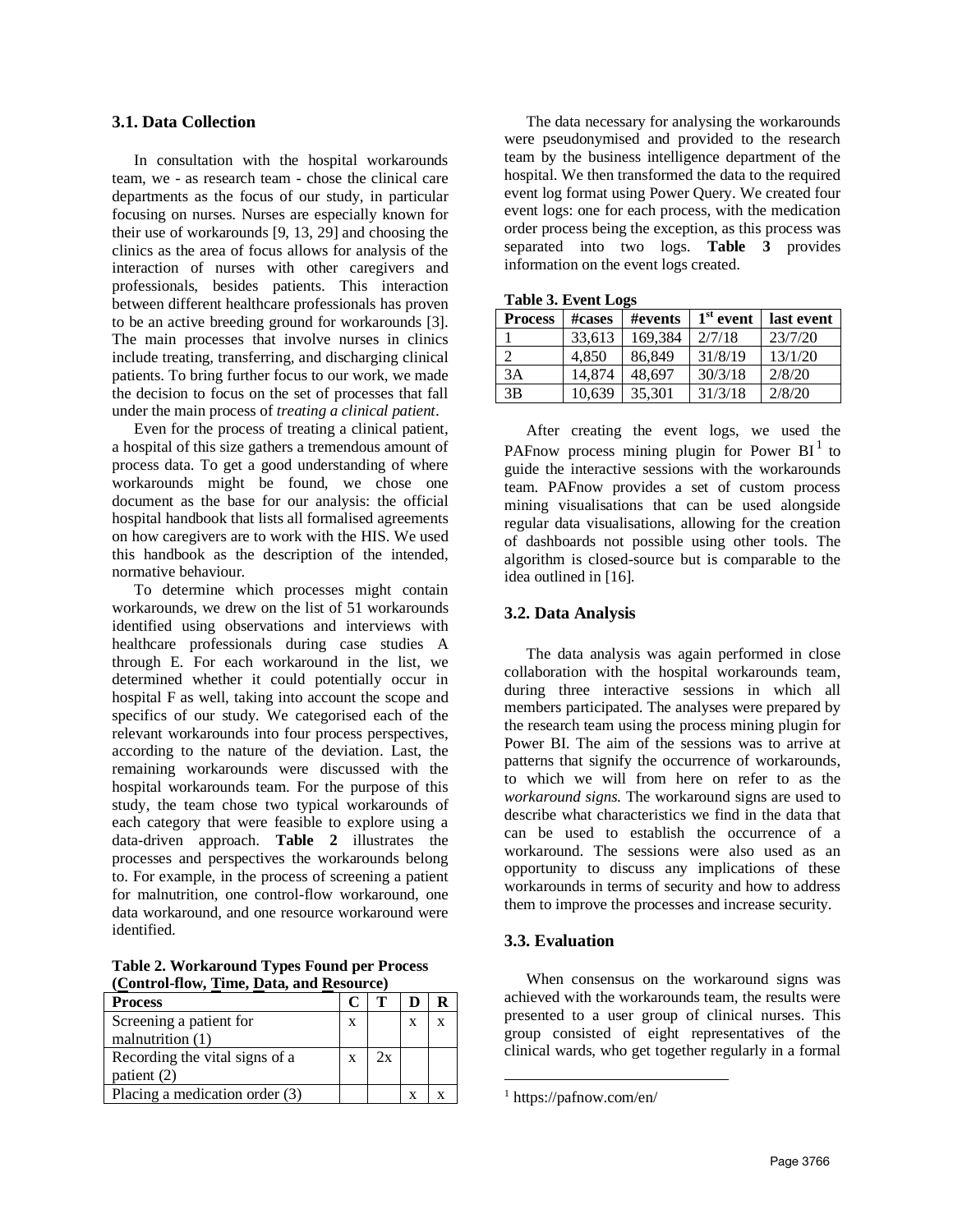user meeting. Next, we distributed an online survey to the eight nurse representatives, asking them for each of the workarounds whether they recognised it (1), what their motivation is for using the workaround (2), and whether they think the HIS or agreements need to be changed (3). Of the eight representatives we approached, six responded. The answers to the open questions were coded with either 'motivation' or 'improvement' and included in the corresponding descriptions in section 4.

### **4. Results**

In this section, we discuss the different perspectives of workarounds that we found in the hospital of study. For each perspective, we describe the workarounds on two levels. We first describe the documented agreement, extracted from the handbook as described in Section 3.1. We do so on a rather abstract level. Second, we provide the workaround sign that signifies whether the workaround has occurred, doing so on the same, high level. Then, we give an example of the high level workaround by describing in-depth one of two specific workarounds found in the hospital. We continue by describing the detection of the example workaround on this more indepth, detailed level. Last, we explain what the motivations are of the nurses to use this particular workaround, and what suggestions were collected on improving the clinical process in question. Note that the workarounds that were not described in-depth, follow the same pattern: i.e. the same documented agreement and workaround sign applies.

### **4.1. Control-Flow Workaround**

The two control-flow workarounds we found can be described as activities being re-sequenced in the process in order to improve the flexibility and efficiency of the process.

**Documented Agreement**. A process instance should execute a set of activities in a particular order.

**Workaround Sign**. For a process instance, all activities are executed, but a certain activity is carried out earlier than normally planned (i.e. two activities are swapped).

**Example**. The agreement in the process of screening a patient for malnutrition is as follows: nurses *screen* a patient for malnutrition after they have been *hospitalised*. However, such screening activities are sometimes brought forward in the process in order to relieve nurses in the clinic. The specific workaround that we found in the case study can be described as

follows: caregivers screen patients for malnutrition before they are formally hospitalised, but after arrival at the hospital.

This workaround is illustrated in **Figure 3**. As the *order of activities* is different when comparing the designed path (solid line) to the workaround path (dashed line), this is a control-flow workaround.



**Figure 1. Illustration of Control-Flow Workaround**

**Detection**. In order to detect this workaround, we traced the paths of patients arriving at the hospital. The date and time of the following activities were needed for this purpose: arrival at hospital, hospitalisation, and screening. We determined an instance of a patient arriving at the hospital as a workaround when the following was true: *screening* was performed after *arrival at the hospital*, but before *hospitalisation*. **Table 3** provides a snapshot of a process instance extracted from the dataset of the study, that was automatically detected as a workaround.

| <b>Registration</b>   Date |           | <b>Time</b> | <b>Activity</b> |  |
|----------------------------|-----------|-------------|-----------------|--|
| ID                         |           |             |                 |  |
| 60933                      | 13/9/2019 | 15:39       | Arrival         |  |
| 60933                      | 13/9/2019 | 15:48       | Screening       |  |
| 60933                      | 13/9/2019 | 18:24       | Hospitalisation |  |

**Table 4. A Detected Control-Flow Workaround** 

**Motivation(s) and Improvement**. According to the nurses of the clinics, the main motivation for this workaround is to increase efficiency by already performing the screening at the outpatient clinic or during preoperative consultation. As this is a potentially beneficial practice, advancing malnutrition screenings could be encouraged, or even widely institutionalised and supported through the HIS. Shifting tasks to those present at the outpatient clinic or preoperative consultations is likely to leave the nurses at the clinic with more time on their hands with no obvious drawbacks.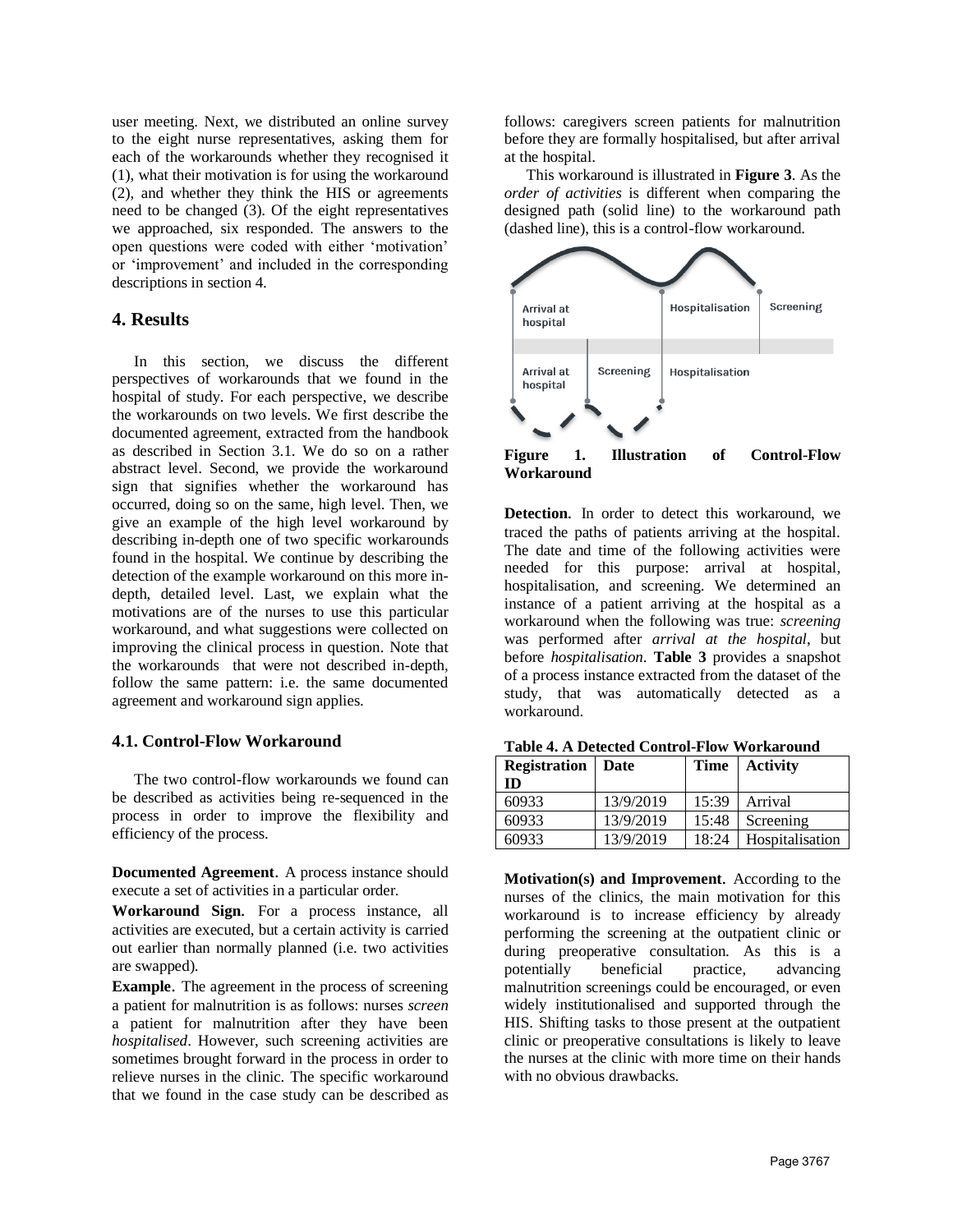#### **4.2. Time Workaround**

The two time workarounds we found can be described as activities that are properly executed within the set time constraints, but only reported upon at a later time because of technical or schedule restrictions.

**Documented Agreement**. A process instance should execute an activity before a certain time or within a certain time constraint.

**Workaround Sign**. For a process instance, the activity is executed within the time constraint but reported in the system at a later time.

**Example**. The agreement in the process of recording the vital signs of a patient is as follows: nurses *record* the vital signs of a patient before the doctor visits (*before 9AM*, excluding the patients that have been hospitalised on that day). *Registering* in the system is to be done immediately afterwards. Portable computers are available to support this process. However, a specific workaround that was detected in the case study is that nurses record patient scores within the designated time frame, but only register so after the specified time. They use paper or notebooks to keep track of the scores and sit down behind a computer later in their shifts.

This workaround is illustrated in **Figure 4**. As the difference between the designed path and the workaround path is the *time* of registration, this is a time workaround.



**Figure 2. Illustration of Time Workaround**

**Detection**. In order to detect this workaround, we needed to trace the time of recording and time of registration of vital signs of a patient. The registration time is automatically logged by the system and nurses enter the time of recording manually. We determined an instance of a vital signs recording as a workaround when the following was true: time of *recording* was before *9AM*, but time of *registration*

was completed after *9AM*. **Table 4** provides a snapshot of a process instance extracted from the dataset of the study, that was automatically detected as a workaround.

**Table 5. A Detected Time Workaround** 

| <b>Registration ID</b>   Date |  | Time   Activity                    |
|-------------------------------|--|------------------------------------|
| l 89                          |  | $1/10/2019$   08:00   Recording    |
| l 89                          |  | $1/10/2019$   11:04   Registration |

**Motivation(s) and Improvement**. Nurses note that they experience significant time pressure before visits, such that it is easier to register the recordings later. Also, there is a shortage of portable computers, particularly around 9AM. By registering the recordings on different times during the day, the use of computers is less of a problem. This process can be improved by providing the nurses with more portable computers, or by setting different time constraints in order for the use of portable computers to be more distributed over the day.

### **4.3. Data Workaround**

The two data workarounds we found can be described as performing an activity that would not need to be executed according to the value associated with the case because of additional knowledge or other reasons.

**Documented Agreement**. A process instance should execute an activity when the activity is associated to a certain data value or the data value is within a certain range.

**Workaround Sign**. For a process instance, the activity is executed even though the value was not equal to the supposed value or not within the supposed range.

**Example**. The agreement in the process of screening a patient for malnutrition is as follows: the result of the malnutrition screening of a patient is a *value* from 0 to 7. When the value is equal to or higher than 3, nurses need to order a *consultation* with a dietician. The system supports this decision process, by presenting the user with an advice based on the value and providing them with a shortcut to organise the consultation. However, a specific workaround that was detected in the case study is that of nurses planning a consultation with a dietician, even though the malnutrition value is less than 3.

This workaround is illustrated in **Figure 5**. As the difference between the designed path and the workaround path is the value of the malnutrition screening, this is a data-flow workaround.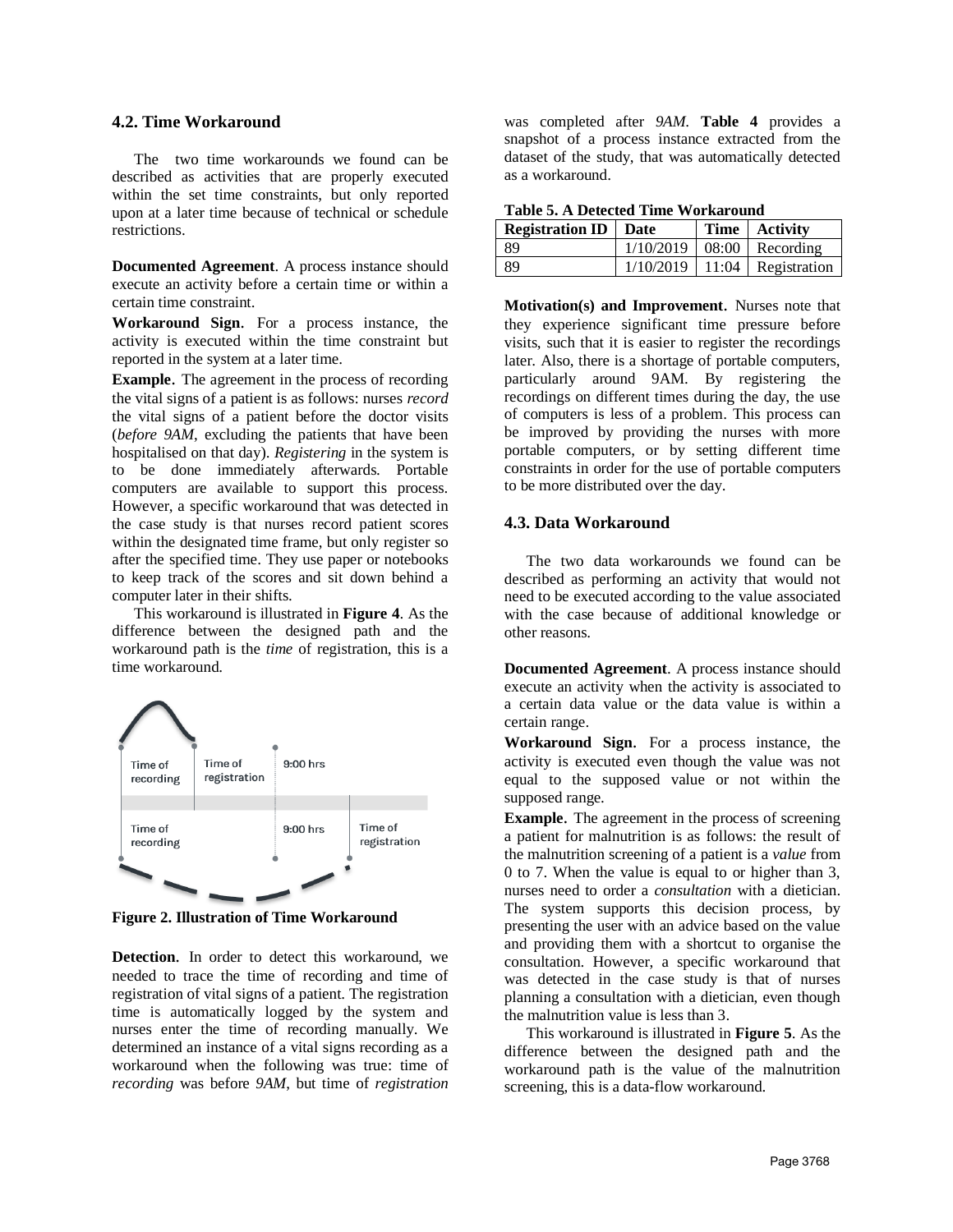

**Figure 3. Illustration of Data-Flow Workaround**

**Detection**. In order to detect this workaround, we needed to trace whether a patient's malnutrition screening was followed by a planned consultation. Additionally, we needed to capture the value of the malnutrition screening. We determined an instance of a malnutrition screening of a patient as a workaround when the following was true: malnutrition *value* was less than 3 and a *consultation* was planned. **Table 5** provides a snapshot of a process instance extracted from the dataset of the study, that was automatically detected as a workaround.

**Table 6. A Detected Data Workaround** 

| <b>Registration</b>   Date<br><b>ID</b> | <b>Activity</b>         | <b>Value</b> |
|-----------------------------------------|-------------------------|--------------|
| 37230                                   | $5/1/2020$ Recording    |              |
| 37230                                   | $6/1/2020$ Consultation | 1 N.a.       |

**Motivation(s) and Improvement**. According to the nurses of the clinics, there are clinical factors outside the scope of the malnutrition screening that make nurses decide to order a dietician consultation. For example, patients with swallowing problems in need of tube feeding do not necessarily achieve a malnutrition value of 3 or higher, but do benefit from a consultation with a dietician. The process can be improved by including in the advice other important clinical factors besides the malnutrition value.

#### **4.4. Resource Workaround**

The two resource workarounds we found can be described as resources performing an activity outside of their responsibility, because of abstinence of the responsible actor.

**Documented Agreement**. An activity should be executed by a specific actor type (e.g. nurse or physician).

**Workaround Sign**. For a process instance, the activity is executed by a different actor type.

**Example**. The agreement in the process of placing a medication order is as follows: *physicians* and *specialised nurses* prescribe medication for patients, after which they themselves or regular nurses administer the medication. In emergency situations, nurses can employ a one-time medication order to place and sign an order that was not prescribed by the physician or specialised nurse. However, the specific workaround that was detected in the case study was that of nurses using one-time medication orders in non-emergency circumstances.

This workaround is illustrated in **Figure 6**. As the difference between the designed path and the workaround path is the *actor type* performing the activity of prescribing medication, this is a resource workaround.



**Figure 4. Illustration of Resource Workaround**

**Detection**. In order to detect this workaround, we needed to trace the *one-time medication orders* used by nurses. However, by merely tracking the one-time medication orders, it does not become clear whether a specific instance has been an emergency situation or not. Therefore, to put these numbers into perspective, we needed to run a comparison to the *total number of medication orders* of that ward. Thus, we determined an instance of a one-time medication order as a workaround when the following was true: the *onetime medication order* is beyond the threshold percentage comparing one-time orders to the *total number of medication orders* of the ward. **Table 6** provides a snapshot of a process instance extracted from the dataset of the study, that was automatically detected as a workaround. On the surface, this specific event resembles a normal case of a ward entering a one-time medication order. However, this particular ward frequently orders one-time medication, much more than other wards when comparing total medication orders.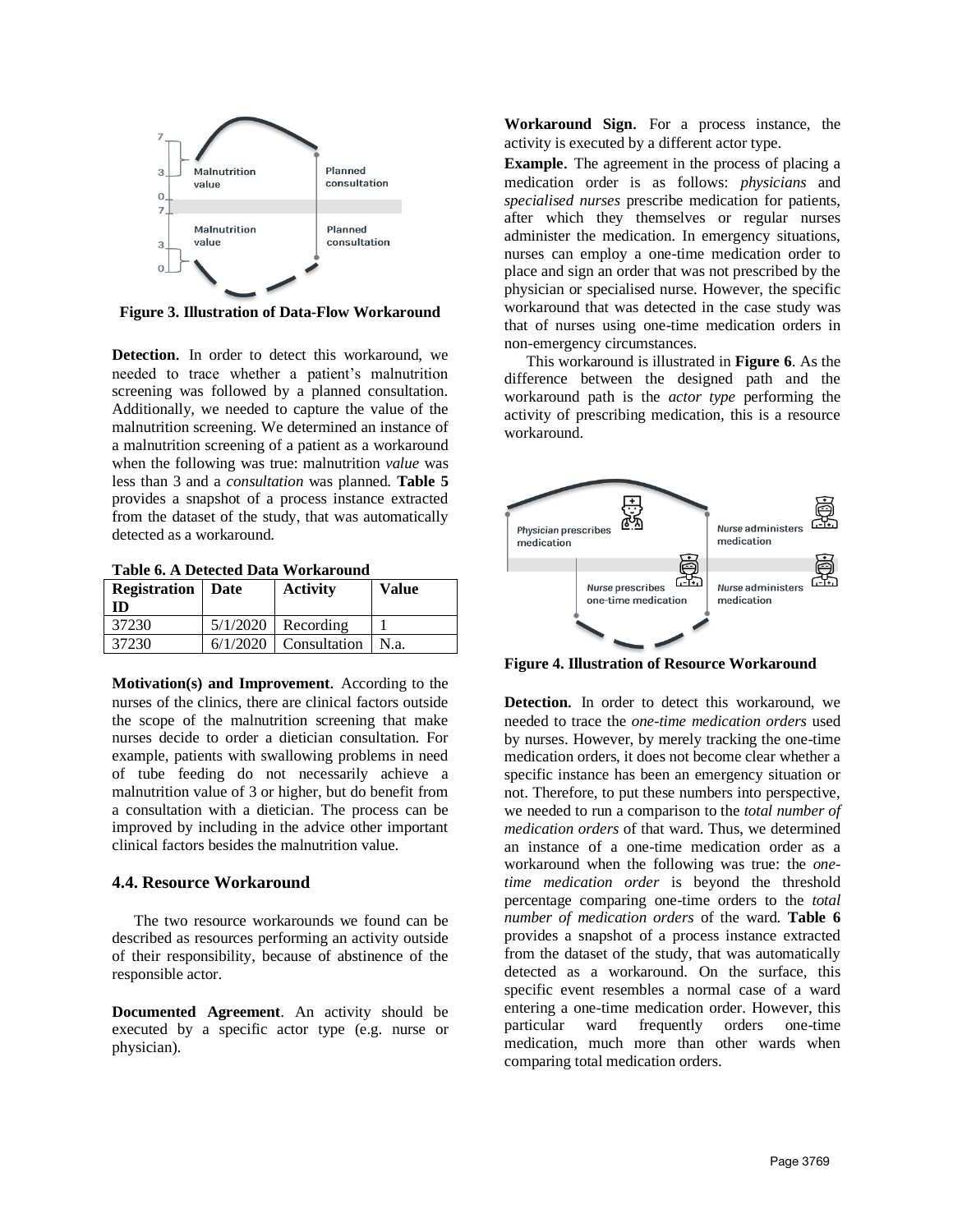**Table 7. A Detected Resource Workaround** 

| Ward ID   Date           | Time  | <b>Activity</b> |
|--------------------------|-------|-----------------|
| $10102033 \mid 6/2/2020$ | 16.42 | Morphine        |

**Motivation(s) and Improvement**. According to the consulted nurses, they use the one-time medication order in non-emergency situations when the physician is either unavailable (e.g. at home or in the operating room) or not prepared to enter the prescription. The overall process can be improved by better supporting physicians in the prescription of medication, e.g. by configuring the system in such a way that they are reminded of this and advised that it saves them time to follow up on this advice.

### **5. Discussion**

In this study, we performed five qualitative case studies in healthcare organisations to identify 51 workarounds using observations and interviews. In the sixth case study, we detected eight of those using the quantitative method of process mining. The detection and analysis of these workarounds revealed a number of insights related to the different levels of information on which workarounds can be described, their use as a source of organisational improvement, the combination of different process perspectives for improving workaround detection, techniques for detection, and the combination of qualitative and quantitative methods for studying workarounds.

### **5.1. Different Levels of Workaround Information**

Workarounds can be described on different levels: a high, very general, level, and a lower, more specific level. On a high level, workarounds in healthcare seem similar to those that take place within other sectors. When comparing our high-level workarounds to the ones identified in relation to purchasing and intake processes [19], some, but not all, are quite similar. For example, in a purchasing process, the general workaround 'Bypassing process parts' was identified, referring to activities that were bypassed such that other activities were performed before their time. Similarities can be found with our control-flow workaround (Section 4.1). Another workaround that was identified in a purchasing process was 'Incompliance to role definition' where resources perform activities not under their responsibility, similar to our resource workaround (Section 4.4).

The differences between workarounds in healthcare and other sectors reside on the more detailed level. On the more detailed level, the title 'Bypassing process parts' does not do justice to the care process workaround that we found. Bypassing activities or skipping them altogether has negative connotations, whereas the workaround we found was anything but negative. Likewise, although the identified resource workaround would fit best in the category 'Incompliance to role definition', it is not the nurse who commits incompliance: the workaround is rather a way of how nurses flexibly respond to the behaviour of physicians.

By generalising workarounds into high-level workaround types, information is lost on the complex interactions between actors and the system, interactions that tell the story of how the workarounds came to be [3]. What is also "lost in translation" is the clinical knowledge of the actors, as well as other contextual information. There is room for further tapping into the potential of the data and time perspective to enrich process analyses with more context, thereby giving broader insights into the environment surrounding workarounds.

### **5.2. Workarounds as a Source of Organisational Improvement**

Organisations can respond to workarounds in different ways and choosing the right response depends on the context [4, 5, 21]. According to Boudreau et al. [8], sharing workarounds can be seen as a process of knowledge management. Indeed, our results show that sharing workarounds may benefit the organisation. If deviations such as bringing forward screening activities are formalised across departments, it would leave clinical nurses with more time on their hands. If information on the limited number of portable computers would be shared across the organisation, there may well be solutions available. Demystifying the use of workarounds and antecedents for using them is key in improving the processes in which they occur [20, 23, 24].

Simply checking whether users conform to documented procedures may give an incomplete and possibly harmful picture of work done. For example, hospitals might check the conformance of the malnutrition screening process. They might extract data on the hospitalisation of patients and analyse in how many cases this hospitalisation was followed by a malnutrition screening. However, this would exclude all patients who were already screened before hospitalisation and thus present a number that is too pessimistic. A more comprehensive picture would be gathered by taking into account the workaround of activities being brought forward in the process. Similarly, in the same process of malnutrition screening, a hospital might be interested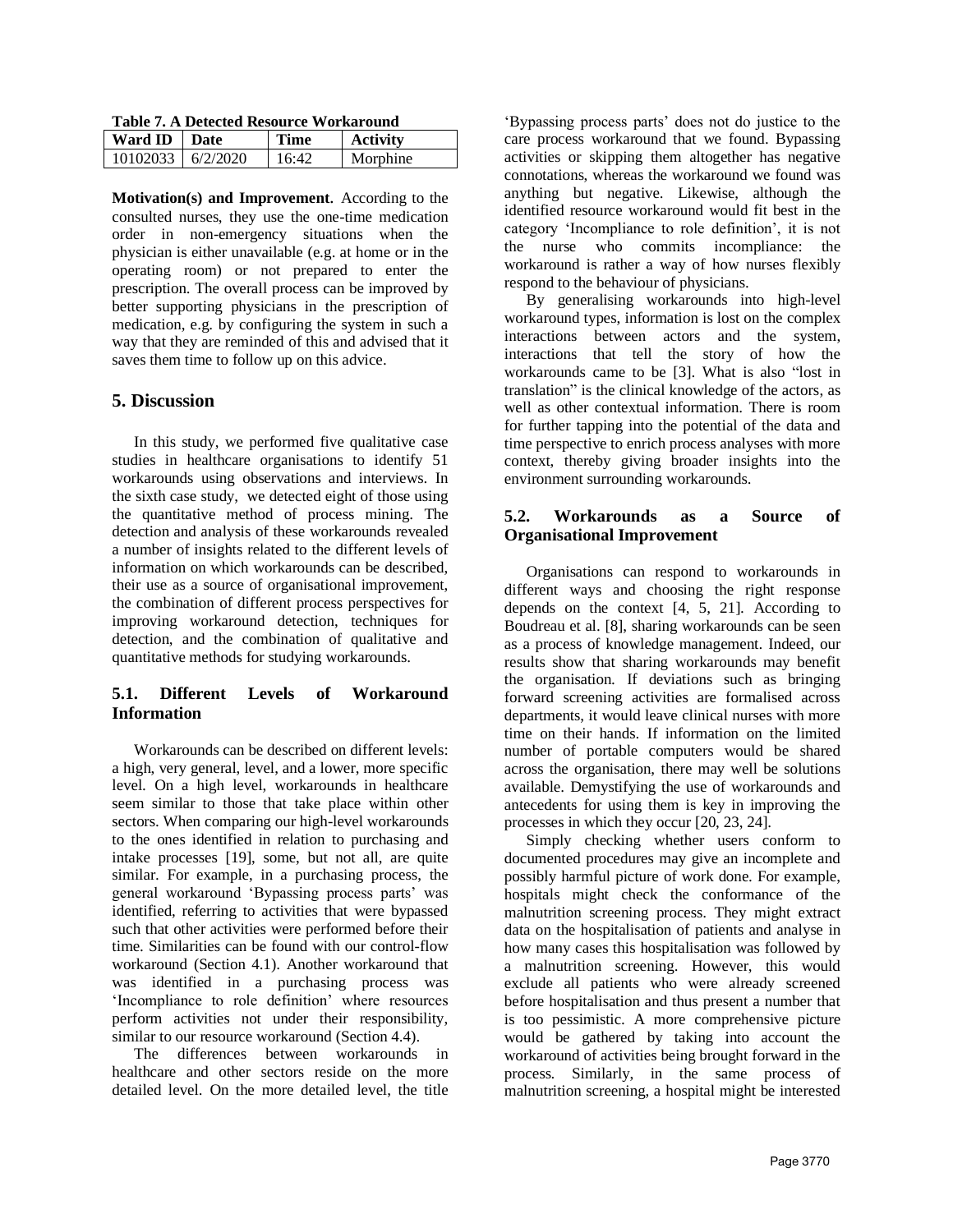in the conformance to the rule that malnutrition values between 3 and 7 are followed by a consultation with a dietician. Merely analysing the patients having received a malnutrition value in that range would exclude patients who received a lower value but consulted with a dietician anyway. Taking into account the use of workarounds – whether or not detected using qualitative methods - in quantitative analyses will improve data quality and subsequently the quality of process analyses.

# **5.3. Improving Workaround Detection by Combining Process Perspectives**

The discussed examples of the four perspectives demonstrate that workarounds can occur in very different shapes and sizes. The multi-perspective approach not only helped categorise the workarounds but can also be used to guide their detection. An interesting avenue for future work is to combine different process perspectives to enable a more precise detection of workarounds. For example, consider the time workaround example (Section 4.2) identified in this study. We checked whether the time of recording was completed within the time constraint and the registration was completed afterwards. Combining this with a resource perspective, we might check whether multiple cases where this behaviour is found are ascribed to the same resource, making it plausible that a particular nurse registered multiple recordings in batch.

# **5.4. Process Mining Techniques to Detect Multi-Perspective Workarounds**

In this study, we used PAFnow to detect the workarounds because of the following reasons. First, the hospital uses Power BI, and as PAFnow is a plugin for Power BI, it allows the organisation to integrate the created dashboards into their current tooling and monitor the workarounds over time. Second, the custom process mining visualisations can be used alongside a broad array of other visualisations offered by Power BI, allowing for the creation of dashboards incorporating different process perspectives. It is worth mentioning that the workarounds can also be detected using other process mining techniques and tools, such as Disco and Celonis. One can also model each workaround sign as a data-aware Petri net and use the multiperspective conformance checking technique to detect the workarounds [1, 17].

### **5.5. Combining Qualitative and Quantitative Methods for Studying Workarounds**

The final major insight that can be drawn from this study is that different research methods are necessary to detect and understand the use of workarounds in practice, which confirms earlier studies on workarounds. As Ejnefjäll and Ågerfalk stated: "Since workaround behaviors can take different forms in different settings, we need to understand the context and phenomena before using quantitative data-collection methods, which makes studying workarounds ideal for multi-method research that combines qualitative and quantitative methods" [10]. Indeed, in order to detect workarounds, one must first learn what the designed paths are and what that behaviour looks like in the data, before one can start identifying workarounds. However, as mentioned earlier in this discussion, even when there is a documented model of intended behaviour to compare the logged behaviour to, not all workarounds will be detected. We propose the use of a repository of known workarounds that have been identified using qualitative methods. This way, there is a starting point for the quantitative process mining analysis. The process mining analysis in turn can help extend the repository with new workarounds detected. As such, a combination of both qualitative and quantitative methods enables precise and indepth understanding of workarounds and the reasons they exist. Future work may focus on further building this repository of workarounds that exist in different types of organisations and the formation of new and more precise workaround signs that help detect and analyse them. It may also focus on the ways organisations can best respond to them and how workarounds evolve over time. Recent techniques around process drift detection [7] can be relevant instruments for revealing this evolution.

# **6. Conclusion**

Whereas workarounds have commonly been studied in healthcare, they have only been identified using labour-intensive qualitative methods that possibly give an incomplete picture. In this study, we identified 51 workarounds using qualitative methods and detected eight of them using the quantitative technique of process mining, each viewed from a different process perspective. We demonstrate how very diverse workarounds can be translated to generic workaround signs, which describe characteristics that can be detected in the data using process mining techniques. Once identified, they can be used for